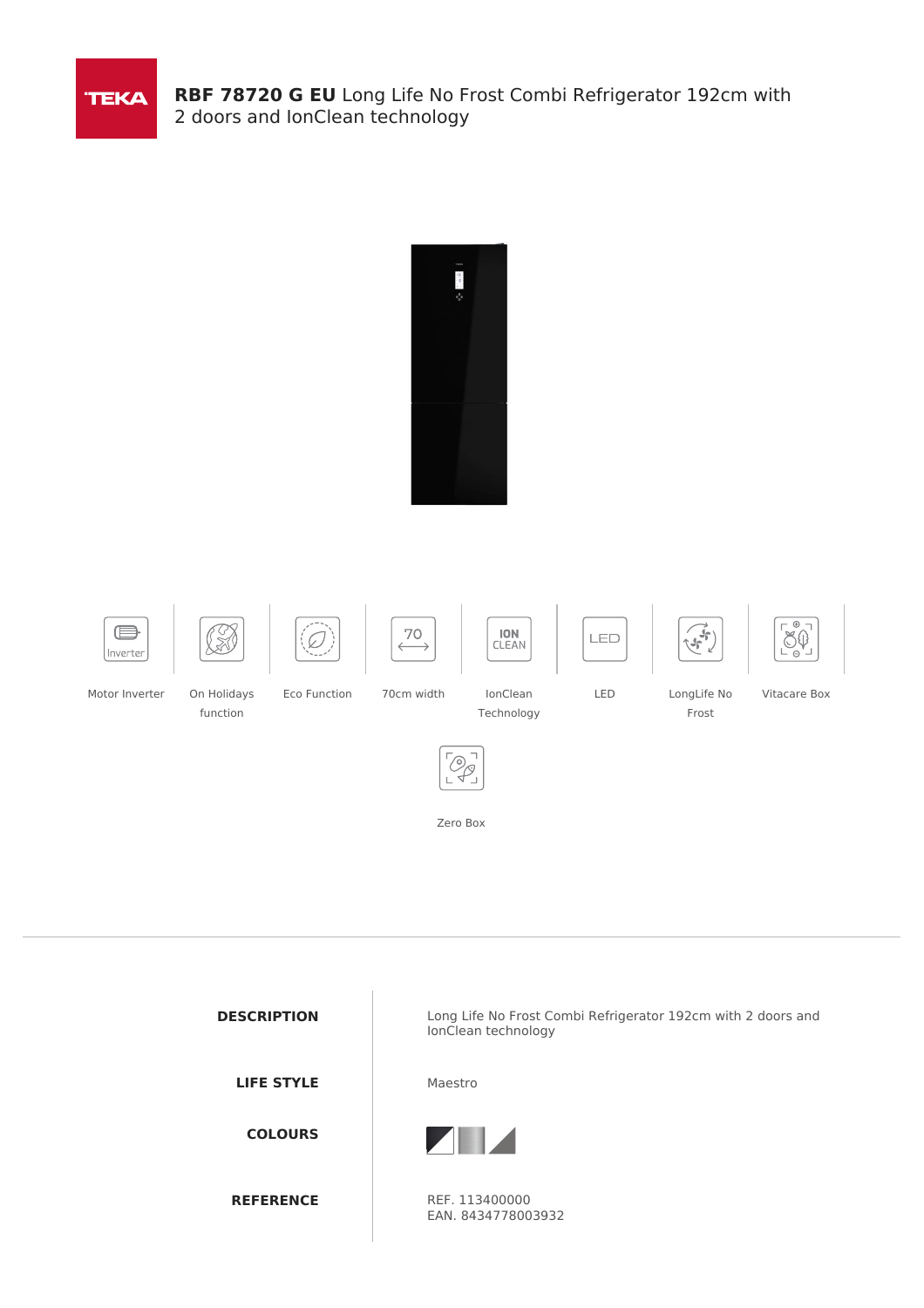**FEATURES** Urban Colors Edition Free Standing bottom freezer refrigerator LongLife No Frost with 2 independent circuits IonClean technology Inverter motor Outer control display Electronic adjustable thermostat VitaCare Box drawer + ZeroBox drawer Safety glass shelves On holidays function Fast freezing and fast cooling function Flexi rack Front adjustable feet ECO Function LED Illumination Reversible doors Climate class: T/SN Total capacity (gross/net): 510 / 461 litres Bottle rack, 2 ice cube trays and twister ice maker included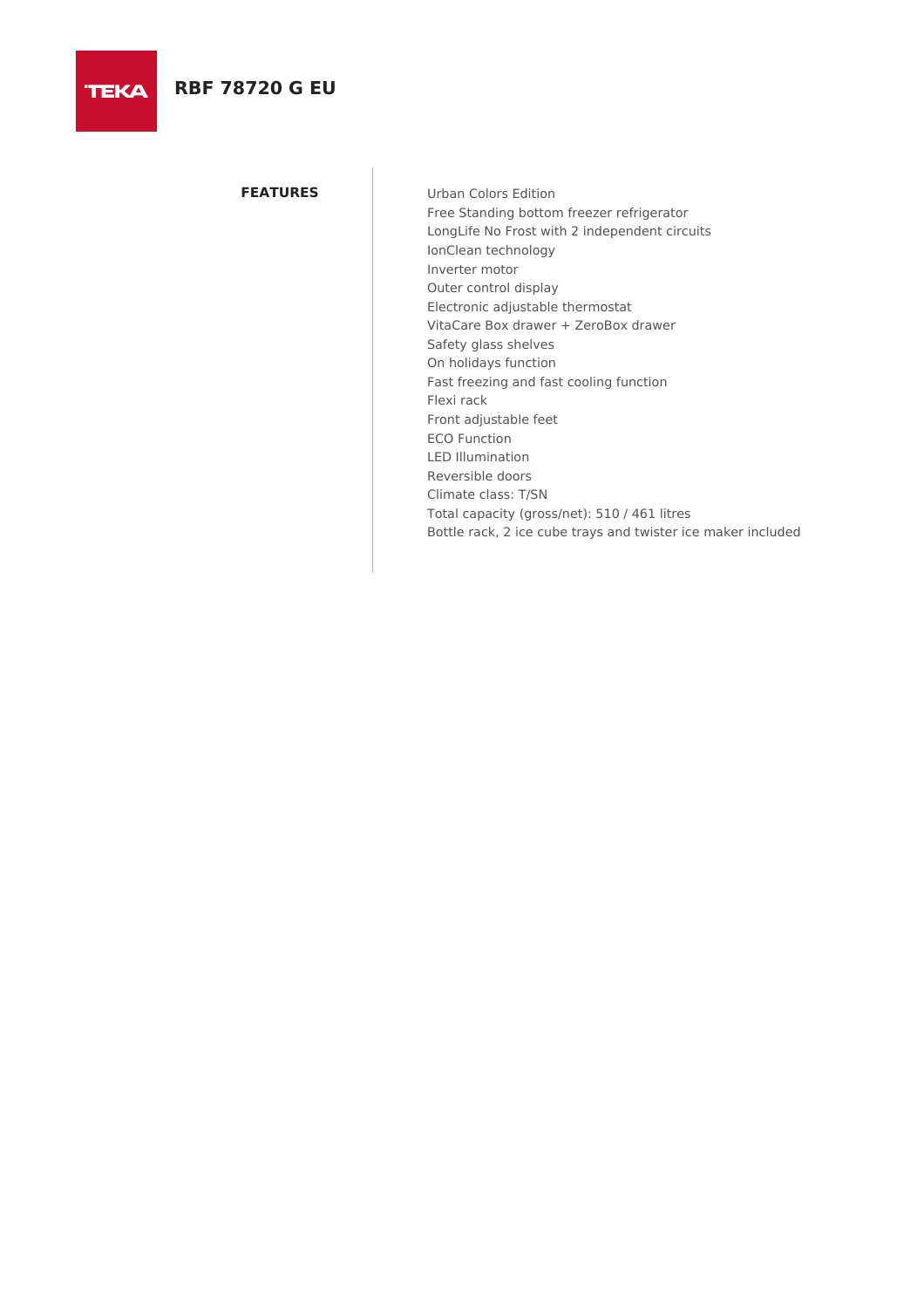



## **DIMENSIONS**

**Product height (mm):** 1920 **Product width (mm):** 700 **Product depth (mm):** 721 **Product length (mm): Net weight (Kg):** 84

## **TECH SPECS**

**FITTING MEASURES Built-in height (mm):** 1920

**PRODUCT SHEET Cooling system:** LongLife No Frost **No Frost In Refrigerator Compartment:** Yes **No Frost in chiller:** Yes **No Frost in freezer compartment:** Yes **Total gross capacity (litres):** 510 **Refrigerator compartment capacity (litres):** 333 **Chilling Compartment Capacity (litres):** 24 **Freezer compartment capacity (litres):** 128 **Freezer classification:** 4 **Freezing capacity:** 9,0 **Annual Consumption (kWh/year):** 287 **Temperature Rise Time (h):** 24 **Climate class:** SN/T **Noise level (dB):** 41

**POWER SUPPLY Frequency (Hz):** 50 **Power rate (V):** 220-240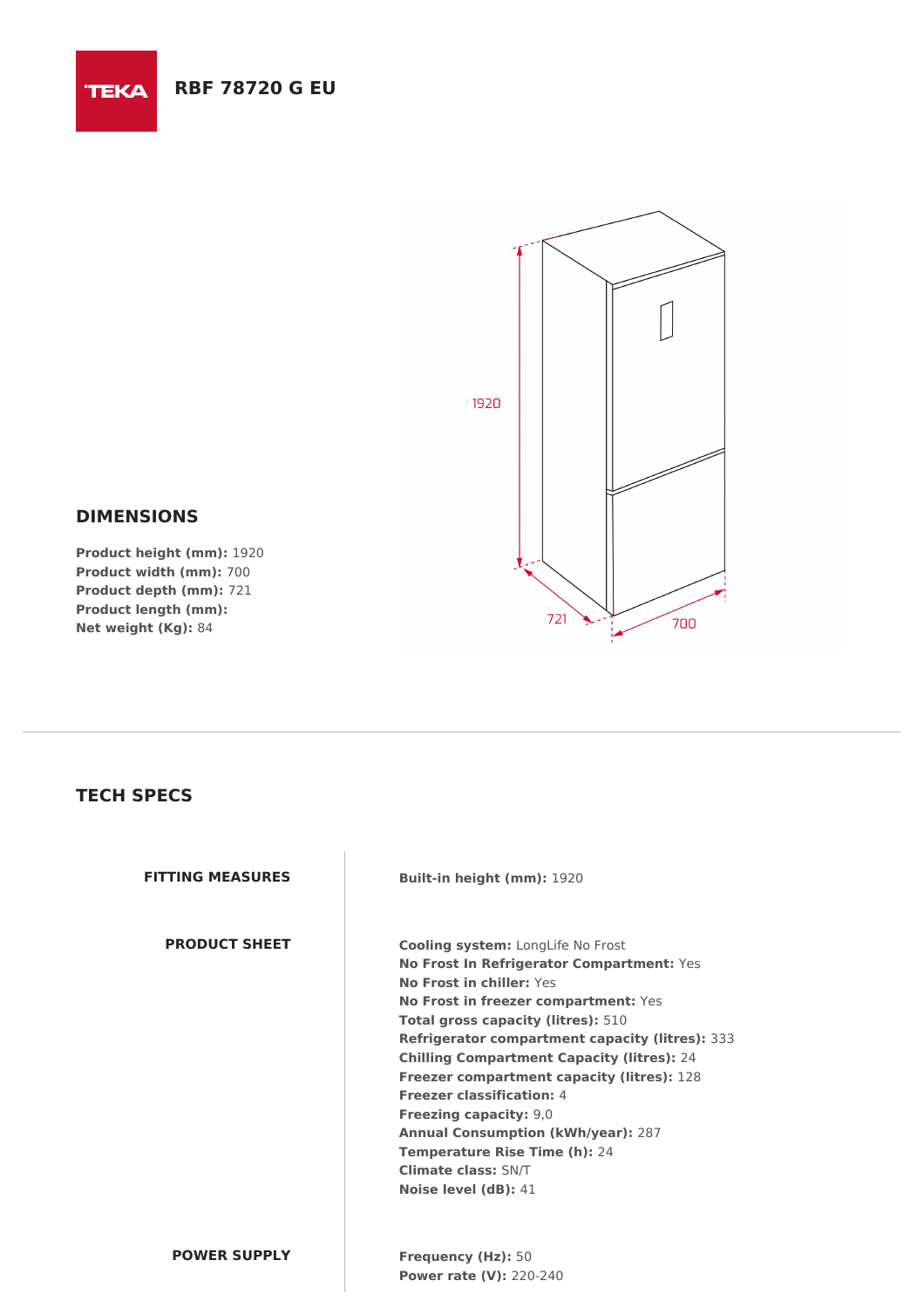|                                              | Power rate (W): 206<br>Defrost element power (W): 185<br>Energy consumption (kw/day): 0,879<br>Plug type: EU F TYPE<br><b>Inside light Consumption (W): 2</b>                                                                                                                                                                                                                                                                                                                                                                                                                                                                    |
|----------------------------------------------|----------------------------------------------------------------------------------------------------------------------------------------------------------------------------------------------------------------------------------------------------------------------------------------------------------------------------------------------------------------------------------------------------------------------------------------------------------------------------------------------------------------------------------------------------------------------------------------------------------------------------------|
| <b>PARTICULAR</b><br><b>CHARACTERISITICS</b> | Type of installation: Free standing<br>Automatic defrosting in the refrigeration compartment: Yes<br>Automatic defrosting in the freezer compartment: Yes<br>Electronic adjustable thermostat: Yes<br><b>Display on door: Yes</b><br><b>Antibacterial treatment: lonClean</b><br><b>Freezing set button: Yes</b><br><b>Cooling set button: Yes</b><br><b>Lock function: Yes</b><br>Fast freezing: Yes<br><b>Fast Cooling Function: Yes</b><br><b>On Holidays Function: Yes</b><br><b>ECO function: Yes</b><br>Inner light: Yes<br>Type of inner light: SIDE LED<br><b>Reversible doors: Yes</b><br><b>Integrated handle: Yes</b> |
| <b>CONTROL INDICATOR LIGHTS</b>              | <b>Operating light fridge: Yes</b><br><b>Operating light freezer: Yes</b><br>Freezer compartment temperature display: Yes<br>Fast freezing indicator: Yes<br><b>Acoustic alarm: Yes</b><br><b>Visual alarm: Yes</b>                                                                                                                                                                                                                                                                                                                                                                                                              |
| <b>EQUIPMENT</b>                             | <b>Antibacterial gasket: Yes</b><br>Multipurpose compartment: NO<br><b>Twister ice maker: Yes</b><br>Ice cubes tray: 2<br><b>Bottle rack type: CHROMED</b><br><b>FlexiRack: Yes</b><br><b>Adjustable Feet Back: Yes</b><br><b>Adjustable feet front: Yes</b><br>Refrigerator adjustable shelves: Yes<br>Vegetable drawers: 1<br>Temperature and humidity regulation in drawers: VitaCare Box                                                                                                                                                                                                                                     |